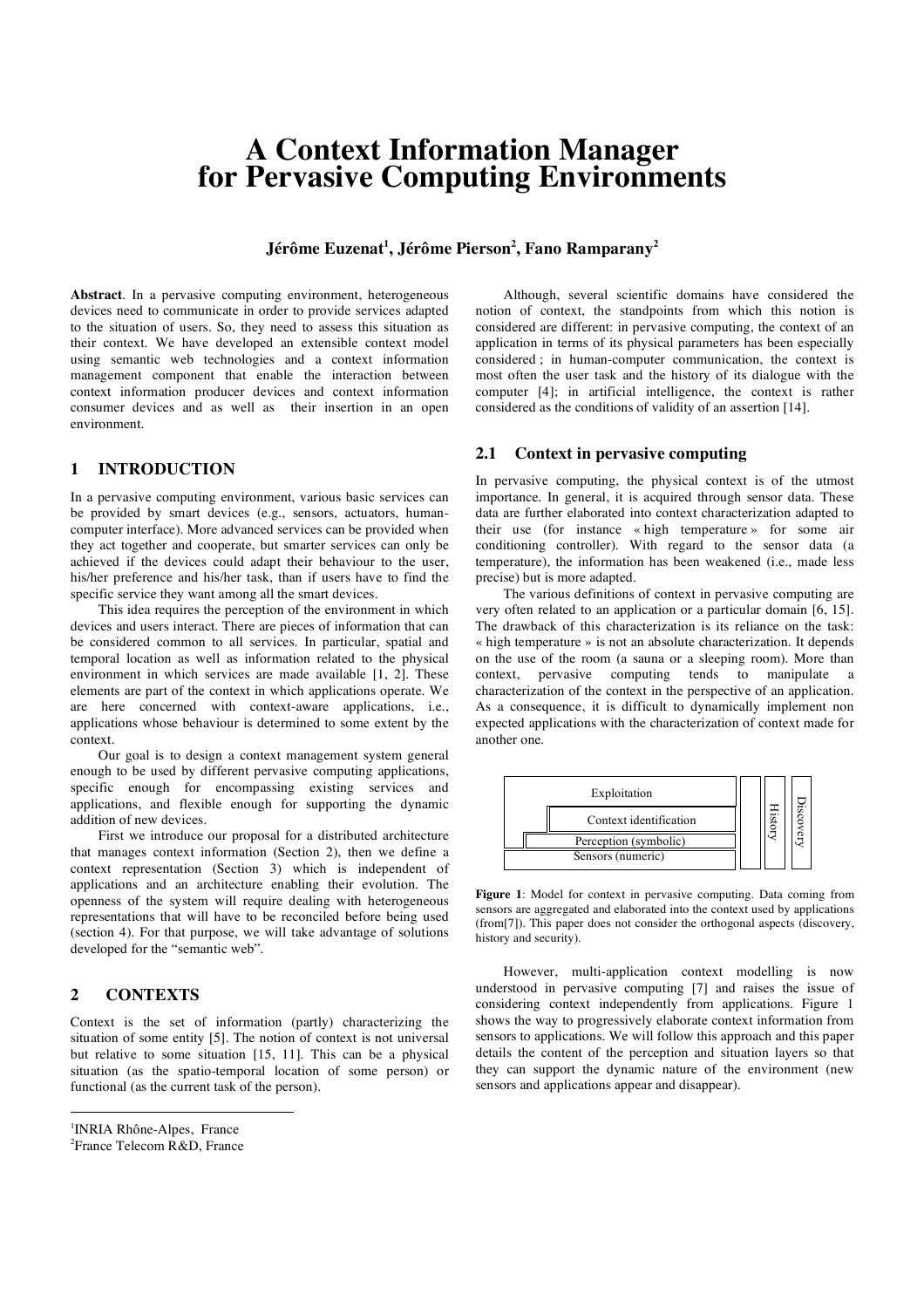#### **2.2 Contexts in artificial intelligence**

In artificial intelligence, the notion of context is, in general, concerned with the representation of information. It is used for accounting for two phenomena: the context of validity of information [16] and the efficiency of reasoning in narrower contexts [1].

John McCarthy [17] proposed a formalization of context based on context « reification » as well as the « meta-predicate » *ist*,  $ist(p, c)$  meaning that assertion *p* is true in context *c*. The approaches of context in artificial intelligence allow grouping knowledge in micro-theories [1] and to reason within those. In this framework (that of Cyc), the context is a more precise frame for interpreting information. This kind of approach can be used in pervasive computing in order to integrate and interpret data provided by sensors. Taking advantage of the theory associated with the sensor enables reducing the ambiguity of the data it delivers. In that view, raw data issued from sensors, are generally not weakened but rather enriched (and aggregated with other information sources allowing to further precise their interpretation). [14] describes the way to express this kind of context within the semantic web by providing each triple information on its origin (« quad »). The same model is implemented in modern RDF managers [2].

Although work from McCarthy and Guha consider contexts as independent theories related to some particular knowledge field, Fausto Giunchiglia instead considers contexts as concurrent viewpoints on the same information. He expresses the relations between contexts as « mappings » used for importing information under some context into another. This approach can be useful in pervasive computing when several information sources provide comparable information. These works found their way within semantic web tools through the C-OWL language [18]. A comparison of both approaches is made in [19].

#### **2.3 Synthesis**

In summary, pervasive computing tends to consider context as what characterizes the situation while artificial intelligence rather characterizes the information itself. More notably, Pervasive computing very often deals with the particular context of an application while artificial intelligence determines the context in function of the information source. In pervasive computing, information coming from sources is very often weakened in order to fit the application needs while artificial intelligence tends to enrich it with further information.

Of course, these approaches are rather complementary than competitors. In general, raw data can go through weakening and enrichment, thus bridging both approaches.

In pervasive computing, upgrading the environment is not an option: the environment must be designed from scratch in order to evolve. Our goal is to contribute to dealing with the dynamic evolution of context [7]. For that purpose, we design an architecture supporting the introduction of new context elements (provided from some new device) and the introduction of new applications without interruption of the environment.

This component-based context management architecture relies on a context modelling formalism based on semantic web technologies. We demonstrate how they can be used to dynamically extend the environment.

# **3 A CONTEXT INFORMATION MANAGEMENT COMPONENT**

Pervasive Computing applications retrieve context data directly or indirectly from sensors, which are grounded in the physical environment. We propose an architecture in which applications do not need to directly connect to each sensor available and where adding a new sensor does not require all applications to be recompiled and redeployed.

#### **3.1 Architecture**

Designing an architecture for hosting context-aware services, suggests the development of a context management service for providing other services or devices with context information [6, 7, 11]. We have identified several alternative approaches for designing the target architecture. The first approach lets applications directly communicate with sensors they have an interest in. This approach requires applications to know in advance who they need to communicate with to get the information they need. Furthermore it adds complexity to the process of information aggregation, as this process should then be handled by the applications themselves and overloads sensors activity. Finally this approach makes it difficult to insert new sensors into the environment and thus doesn't comply with our flexibility requirement.

In the framework of service oriented architectures, the second approach consists of building a context management service [4] whose job is to collect sensors information and forward this information to applications that need it. This approach makes it possible to gather sensor information in a single place so that information could be easily aggregated. For example, a system that provides local temperature and atmospheric is very useful in a home environment. At a city level, the same information is useful; however it doesn't need the same degree of precision. The drawback of such a system is that it centralizes the management of context information, which is contradictory to the concept of context. More specifically, this system provides information about the activity environment (a special case of context information), however this information is not contextual as it is independent of the current task or situation, i.e. that of the client application. Moreover, with such a system, the scope of context management would be efficient in a limited area only.

We have adopted a third approach in which each device or service embeds a context management component (CMC) for maintaining context information for its own use or for the benefit of others (Figure 2). The main advantage of this approach is that new devices can join online or leave, without having to recompile or reinitialize any part of the whole environment. This component provides mechanisms for helping context-aware devices to request context information from context sensitive devices.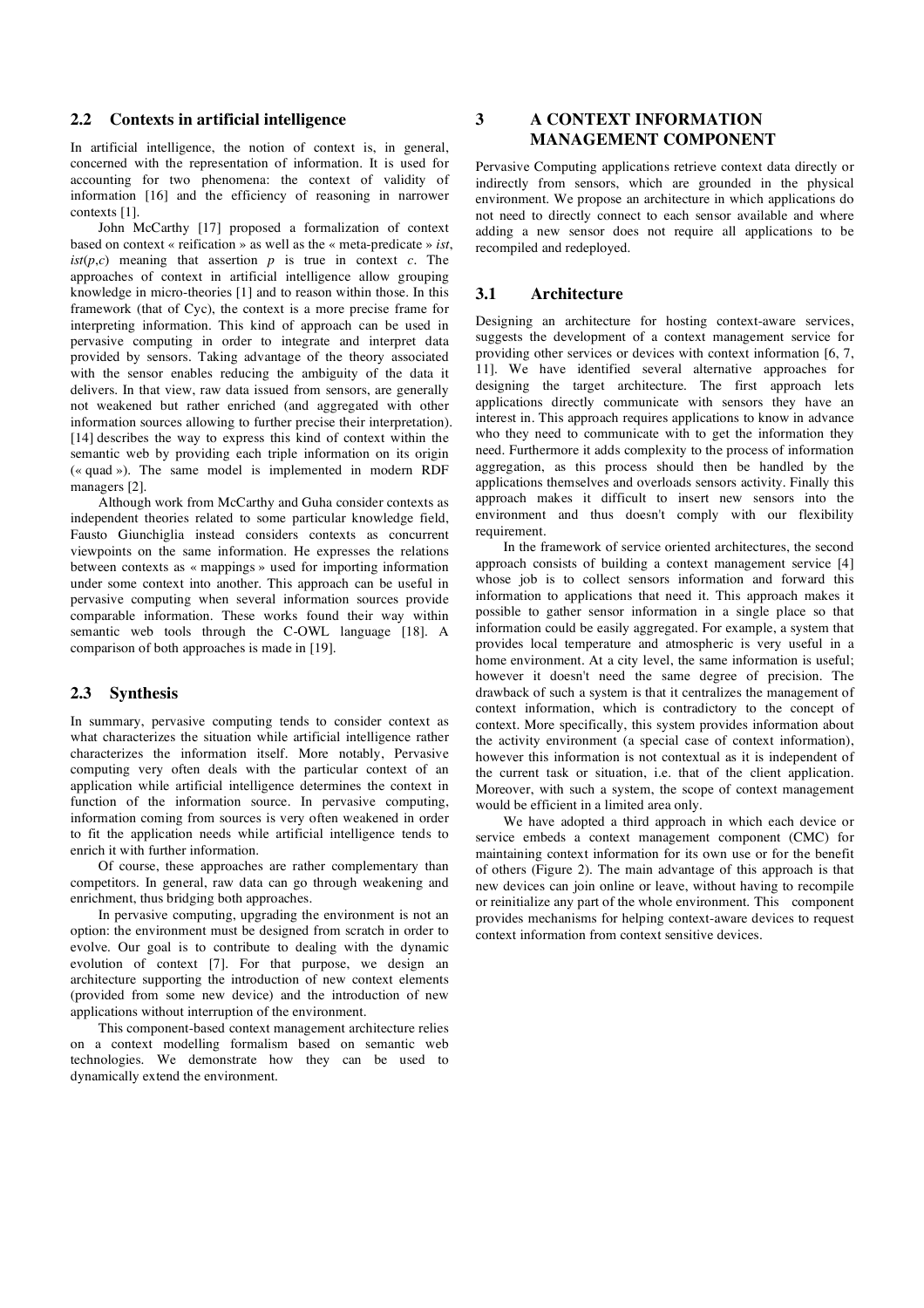

**Figure 2**: Each device embeds a context management component (CMC) and a semantic description of its context.

#### **3.2 Interaction**

Applications should be able to query context information they are interested in and some services should be able to provide context information, such as aggregated context information to other devices. For this purpose we design a protocol that makes the best of available services. We need to be able to identify a service, to know what kind of context information it could provide and to interact with it to get access to this information. Thus the context management component provides a few methods. In our description the first element is the query, the second is the response type:

Id() -> URI: The identifier of the service;  $CL$ (URI)  $\rightarrow$  URI: The class of the identified service: Desc(URI)  $\rightarrow$  OWL: The description of the information that the component can provide;  $Req(RDQL)$  -> RDF.

The first method allows identifying devices that are available in the environment. The identifier can then be used to contact the device. Alternatively, it could be used to get a more detailed description of the device (e.g., in case the identifier is a URI pointing to a network location where a description of the identified object is stored). A second method identifies the class (in OWL terminology) of the device. In theory, this class should be accessible from the network and once its definition is found, it provides a detailed description of the device. A third method provides the device description (or rather that of context information they provide) in an OWL formalism (OWL-S). A fourth method is used to post queries to the devices and to get the context information returned.

Thus any device is able to: find out, in its environment, services that are able to provide information relevant to its own context, get features of services that have been found (for example, measurement precision), connect to the selected service to get the information sought.

We need a language to describe the context model of heterogeneous devices so that these devices can interact in a dynamic environment.

### **4 OPENESS, DYNAMICS AND HETEROGENITY**

The languages developed for the semantic web, and particularly RDF and OWL, are adapted to context representation in pervasive computing and particularly to the representation of dynamically evolving contexts for two reasons: these languages are open: they implement the open world assumption under which it is always possible to add more information to a context characterization; and they have been designed to work in a networked way.

#### **4.1 Context model and language**

In this dynamic pervasive computing environment, each CMC manages context information of its device. To express its context model, its needs or its capabilities, we use semantic web languages. They ensure interoperability between these heterogeneous devices.

The ground language for the semantic web is RDF (Resource Description Framework [8]). It enables expressing assertions of the form subject-predicate-object. The strength of RDF is that the names of entities (subjects, predicates or objects) are URIs (the identifiers of the web that can be seen as a generalization of URLs: http://www.w3c.org/sw). This opens the possibility for different RDF documents to refer precisely to an entity (it is reasonable to assume that a URI denotes the same thing for all of its users).

The OWL language [9], has been designed for expressing « ontologies » or conceptual models of a domain of knowledge. It constrains the interpretation of RDF graphs concerning this domain. OWL defines classes of objects and predicates and makes it possible to declare constraints applying to them (i.e., that the « output » of a « thermometer » is a « temperature »).

The context model that we use at that stage is very simple: a context is a set of RDF assertions. Interoperability is guaranteed through considering that context-aware devices are consumers and producers of RDF. However, this is not precise enough and devices may want to extract only the relevant information from context sources. For that purpose, a language like RDQL [10] is useful for querying or subscribing to context sources. In order to post the relevant queries to the adequate components, it is necessary that components publish the OWL classes of objects and properties on which they can answer.

#### **4.2 Why ontologies?**

If we can add components at any time, they may not be easily usable. Indeed, there is no a priori reason that components available, new applications and new sensors are compatible. Fortunately, knowledge representation techniques, and namely the open world assumption, makes it possible to introduce new device specifications in the environment by extending the ontology, through specifying a new concept or a property. Using ontologies to characterize the situations permits new equipment whose capabilities have not been known at the beginning to enter and new applications to benefit from these possibilities. The applications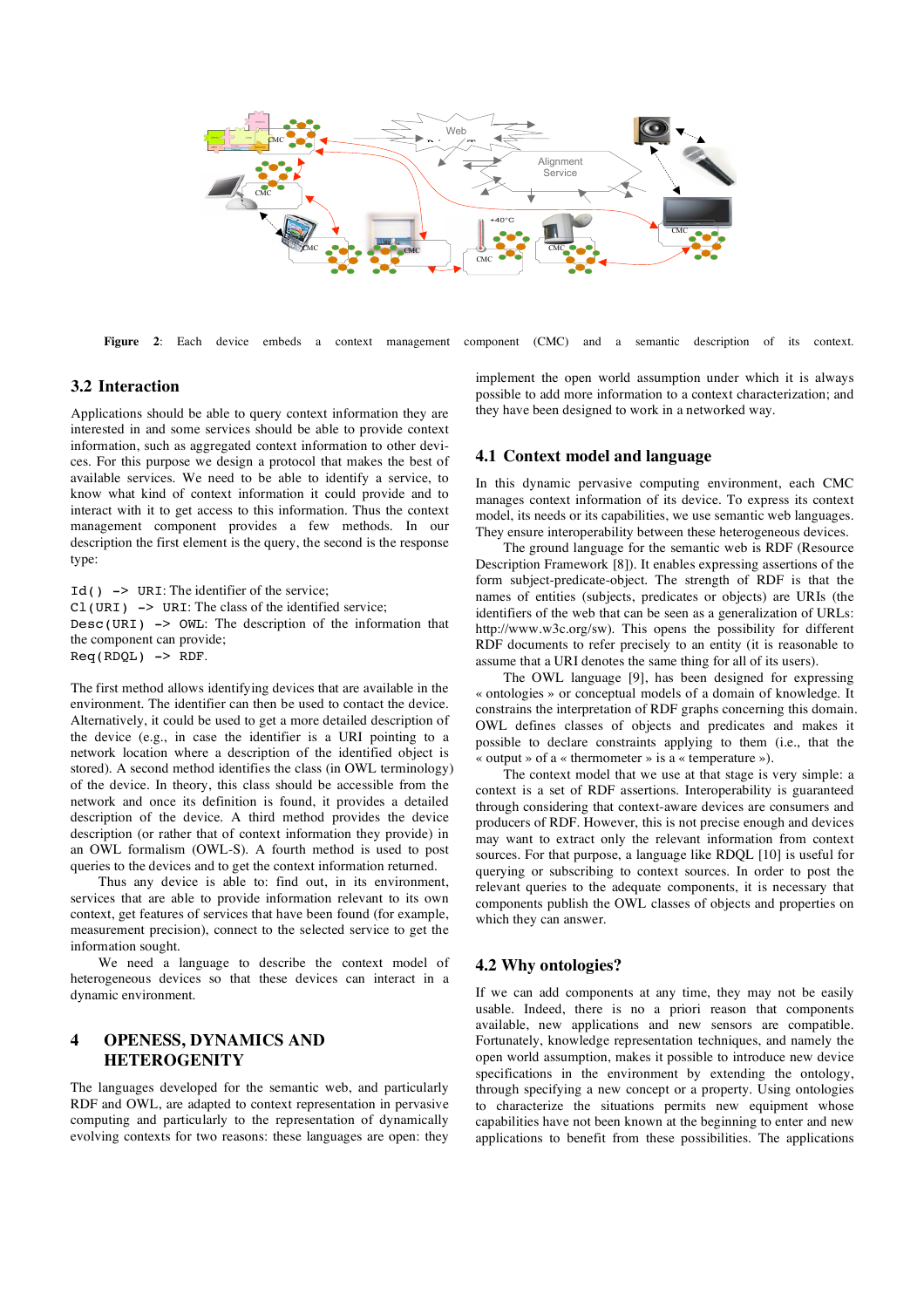must be as general as possible describing the information they need whereas the context management system must be as precise as possible on the information it makes available. This approach enables the most specialized applications to take advantage of CMCs. The essential point is to have sufficiently generic ontologies to cover the various concepts implied in pervasive computing applications [12].

#### **4.3 Taking advantage of heterogeneous resources**

The context management system we propose makes it possible to introduce new devices in the environment by extending the ontologies in such a way that existing applications can make the best use of them. However, this view holds if all parties share the same ontology.

Unfortunately this is not always the case and agreeing on standard, universal and self contained context ontology is not a reasonable assumption. This raises the issue of matching context information with applications context information requirements. There are three alternative approaches addressing interoperability in pervasive computing environments: (*i*) A priori standardisation of ontologies, (*ii*) setting up mediators among ontologies and (*iii*) a dynamical ontology matching service. These three approaches are not incompatible and might even be jointly used. For example parties could agree on sharing common high level ontologies. Letting more specific level ontology evolve freely and independently is a strategy enabling a close account for a fast evolving domain.

As ontologies, matching services should be available for applications and context managers through network access. They provide an interface that allows the explicit handling of ontologies alignments developed in the framework of the semantic web [20]. We propose to set up one (or more) ontology matching service(s) (Figure 3). The goal of such services is to help agents (context managers in our case) to find a matching between different ontologies. These services provide mechanisms for finding out ontologies close to a given ontology, archiving (and retrieving) past alignments, dynamically computing matching between two ontologies and translating queries and responses to queries between context managers that use different ontologies [13].

# **5 RELATED WORKS**

In pervasive computing, it is largely recognized that handling context information is essential. As we presented, there are many different management systems for context information. The one which is the nearest to what we presented here is the work on contextors [11]. It proposes a library of elements able to provide context information: it makes it possible to combine contextual information on a distributed mode. On the other hand, this system does not establish how to dynamically add devices without stopping the system or other devices. Regarding to the use of the semantic Web technologies to represent context, there are several proposals to extend the languages of the semantic Web in order to contextualize the assertions [14, 19, 2]. With regard to the use of OWL to represent the context information, [12] introduces a high level ontology of contextual information for pervasive computing.

### **6 CONCLUSION AND PERSPECTIVES**

We specifically addressed the problem of adaptability of context management to an ever-evolving world. This is achieved by providing a distributed component-based architecture and by using semantic web technologies. Components enable the addition, at any moment, of new devices that can provide information about the context of applications. The use of RDF and OWL ensures interoperability between components developed independently by taking advantage of the open character of these technologies. Moreover, using ontology alignment modules allows dealing with the necessary heterogeneity between components. The proposed approach relies on a minimal commitment on basic technologies: RDF, OWL, and some identification protocol.

We are currently developing a demonstrator of this technology. It consists of a toolkit for developers of pervasive applications which help them deploy a distributed context management system. This toolkit provides a component for managing (searching, broadcasting and updating) context information.



**Figure 3**: For finding correspondence between its model and the model of the context information provider, the window service asks to an alignment service to translate his model to another device model.